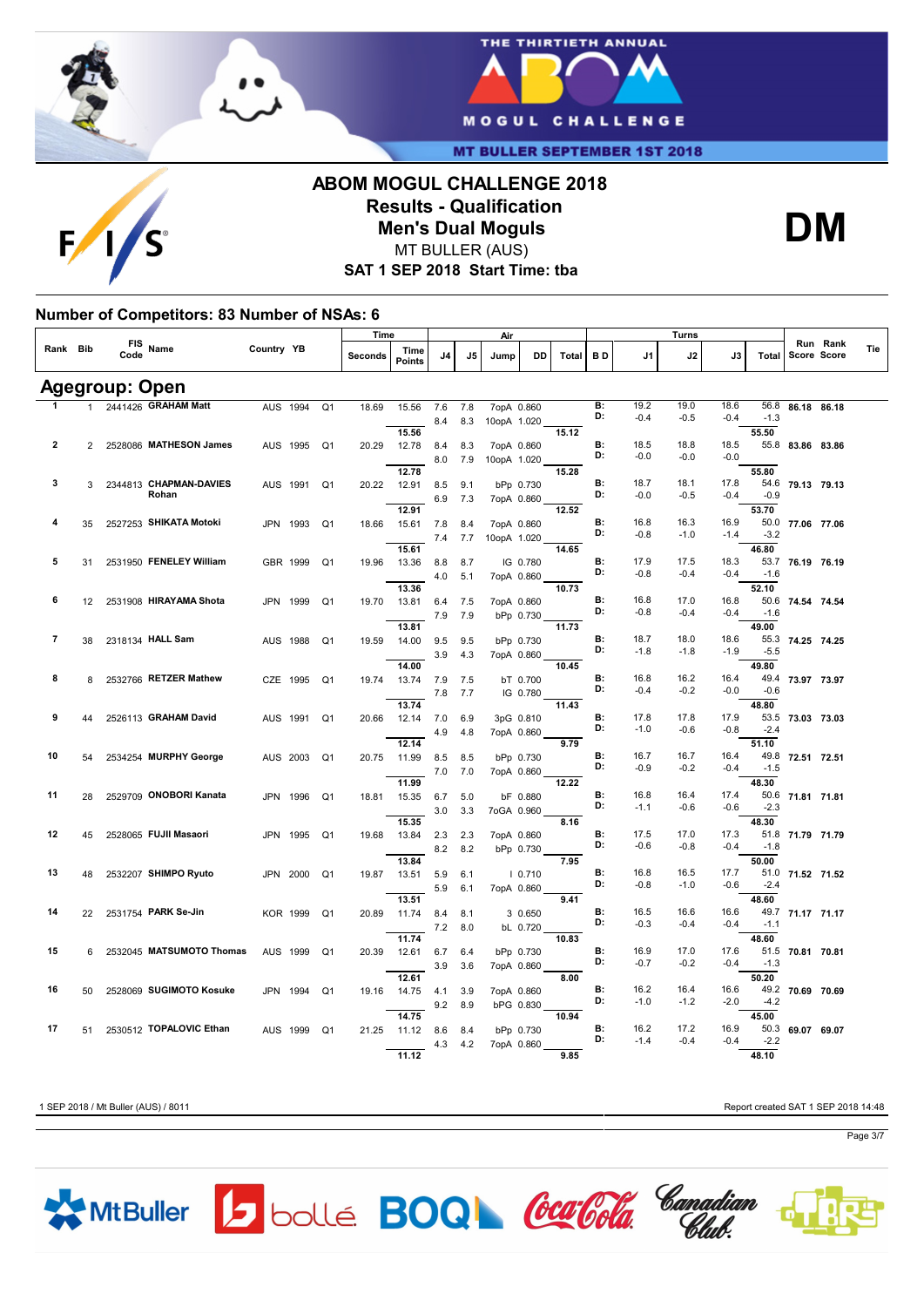

 $F/1$ 



**MT BULLER SEPTEMBER 1ST 2018** 

## **ABOM MOGUL CHALLENGE 2018 Results - Qualification Men's Dual Moguls** MT BULLER (AUS)



**SAT 1 SEP 2018 Start Time: tba**

#### **Number of Competitors: 83 Number of NSAs: 6**

|      |            |             |                            |                 |      |                | Time    |                       |            |            | Air        |                       |       |                 |                | <b>Turns</b>   |                |                         |                  |                         |     |
|------|------------|-------------|----------------------------|-----------------|------|----------------|---------|-----------------------|------------|------------|------------|-----------------------|-------|-----------------|----------------|----------------|----------------|-------------------------|------------------|-------------------------|-----|
| Rank | <b>Bib</b> | FIS<br>Code | Name                       | Country YB      |      |                | Seconds | Time<br><b>Points</b> | J4         | J5         | Jump       | DD                    | Total | BD              | J1             | J2             | J3             | Total                   |                  | Run Rank<br>Score Score | Tie |
| 18   | 33         |             | 2530658 BERNARD Max        | AUS 1998        |      | Q <sub>1</sub> | 20.11   | 13.10                 | 3.0<br>8.4 | 4.0<br>8.5 | bPG 0.830  | bPp 0.730             |       | B:<br>D:        | 16.4<br>$-0.8$ | 16.8<br>$-0.3$ | 15.7<br>$-1.0$ | 48.9<br>$-2.1$          | 68.97 68.97      |                         |     |
| 19   | 18         |             | 2532177 KANNO Shugo        | JPN 2000        |      | Q <sub>1</sub> | 19.06   | 13.10<br>14.92        | 7.4<br>4.3 | 7.7<br>5.5 |            | bPp 0.730             | 9.07  | B:<br>D:        | 16.4<br>$-2.0$ | 15.7<br>$-1.0$ | 16.6<br>$-1.4$ | 46.80<br>$-4.4$         | 48.7 68.94 68.94 |                         |     |
| 20   | 30         |             | 2533573 BAEK Hyun-Min      | <b>KOR 2002</b> |      | Q1             | 20.77   | 14.92<br>11.95        | 7.9        | 7.1        | 7opA 0.860 | bPp 0.730             | 9.72  | B:              | 16.0           | 15.7           | 15.1           | 44.30                   | 46.8 67.44 67.44 |                         |     |
| 21   |            |             | 2531559 INUI Takami        |                 |      |                |         | 11.95                 | 7.0        | 7.0        | 7opA 0.860 |                       | 11.49 | D:<br>B:        | $-1.0$<br>15.3 | $-0.8$<br>16.1 | $-1.0$<br>17.3 | $-2.8$<br>44.00<br>48.7 |                  |                         |     |
|      | 53         |             |                            | JPN 1997        |      | Q <sub>1</sub> | 19.96   | 13.36<br>13.36        | 5.1<br>6.9 | 5.0<br>6.7 | 7opA 0.860 | bPp 0.730             | 9.30  | D:              | $-2.8$         | $-0.5$         | $-0.8$         | $-4.1$<br>44.60         | 67.26 67.26      |                         |     |
| 22   | 49         |             | 2534330 LOGAN Oliver       | AUS 2003        |      | Q <sub>1</sub> | 22.89   | 8.27                  | 7.0<br>6.1 | 6.9<br>6.4 |            | IG 0.780<br>bPp 0.730 |       | <b>B:</b><br>D: | 15.6<br>$-0.4$ | 17.2<br>$-0.6$ | 16.9<br>$-0.7$ | 49.7<br>$-1.7$          | 66.25 66.25      |                         |     |
| 23   | 32         |             | 2527652 KOIWA Kai          | JPN 1989        |      | Q <sub>1</sub> | 20.21   | 8.27<br>12.92         | 7.2<br>8.8 | 8.1<br>7.9 | 7opA 0.860 | IG 0.780              | 9.98  | B:<br>D:        | 14.6<br>$-2.4$ | 16.0<br>$-1.4$ | 14.7<br>-1.8   | 48.00<br>45.3<br>$-5.6$ | 65.70 65.70      |                         |     |
| 24   | 25         |             | 2531671 MATSUDA So         | JPN             | 1999 | Q <sub>1</sub> | 19.00   | 12.92<br>15.02        | 8.2        | 8.4        |            | IG 0.780              | 13.08 | <b>B:</b><br>D: | 14.5<br>$-2.0$ | 13.9<br>$-1.0$ | 14.4<br>$-2.0$ | 39.70<br>42.8<br>$-5.0$ | 65.56 65.56      |                         |     |
| 25   | 17         |             | 2533029 OTAKE Yuya         | JPN 1999        |      | Q <sub>1</sub> | 19.02   | 15.02<br>14.99        | 8.4<br>6.7 | 8.8<br>6.9 |            | bPp 0.730<br>IG 0.780 | 12.74 | B:              | 15.9           | 16.2           | 15.6           | 37.80<br>47.7           | 64.90 64.90      |                         |     |
|      |            |             |                            |                 |      |                |         | 14.99                 | 4.9        | 5.0        |            | bPp 0.730             | 8.91  | D:<br>B:        | $-2.6$         | $-1.6$         | $-2.5$         | $-6.7$<br>41.00         |                  |                         |     |
| 26   | 16         |             | 2534857 KANG Phillip       | <b>KOR 2004</b> |      | Q1             | 20.69   | 12.09<br>12.09        | 6.1<br>3.6 | 5.8<br>3.9 | 7opA 0.860 | 3 0.650               | 7.08  | D:              | 15.4<br>$-1.6$ | 15.9<br>$-0.6$ | 16.0<br>$-0.9$ | $-3.1$<br>44.20         | 47.3 63.37 63.37 |                         |     |
| 27   | 46         |             | 2530659 COMBEN Jackson     | AUS 1997        |      | Q <sub>1</sub> | 22.09   | 9.66                  | 7.4<br>6.5 | 7.1<br>6.6 |            | 3 0.650<br>bT 0.700   |       | B:<br>D:        | 15.2<br>$-0.0$ | 15.0<br>$-0.2$ | 13.7<br>$-0.3$ | 43.9<br>$-0.5$          | 62.35 62.35      |                         |     |
| 28   | 11         |             | 2533127 BAE Jae-Han        | KOR 2001        |      | Q <sub>1</sub> | 23.15   | 9.66<br>7.82          | 5.3<br>4.0 | 4.6<br>4.1 |            | 3 0.650<br>bT 0.700   | 9.29  | B:<br>D:        | 16.4<br>$-0.5$ | 15.8<br>$-0.2$ | 16.2<br>$-0.2$ | 43.40<br>48.4<br>$-0.9$ | 61.37 61.37      |                         |     |
| 29   | 13         |             | 2532159 WALKER Daniel      | AUS 2000        |      | Q <sub>1</sub> | 20.70   | 7.82<br>12.07         | 6.0        | 6.5        |            | bPp 0.730             | 6.05  | В:<br>D:        | 16.4           | 16.8           | 16.6           | 47.50<br>49.8           | 60.59 60.59      |                         |     |
| 30   | 47         |             | 2533650 MARTIN Sam         | AUS 2002        |      | Q1             | 22.91   | 12.07<br>8.24         | 3.9<br>5.2 | 4.4<br>5.7 | 7opA 0.860 | 3 0.650               | 8.12  | B:              | $-3.8$<br>15.3 | $-3.0$<br>16.3 | $-2.6$<br>14.8 | $-9.4$<br>40.40<br>46.4 | 58.23 58.23      |                         |     |
|      |            |             |                            |                 |      |                |         | 8.24                  | 4.6        | 5.2        |            | TS 0.500              | 5.99  | D:              | $-0.8$         | $-0.6$         | $-1.0$         | $-2.4$<br>44.00         |                  |                         |     |
| 31   | 14         |             | 2534839 MOONEY Flynn       | AUS 2004        |      | Q <sub>1</sub> | 22.64   | 8.71<br>8.71          | 5.4<br>8.2 | 4.7<br>7.7 |            | 3 0.650<br>TS 0.500   | 7.25  | B:<br>D:        | 14.8<br>$-0.6$ | 14.8<br>$-0.4$ | 14.2<br>$-1.0$ | 43.8<br>$-2.0$<br>41.80 | 57.76 57.76      |                         |     |
| 32   | 39         |             | 2535009 LEUNG Taj          | AUS 2004        |      | Q <sub>1</sub> | 24.58   | 5.34                  | 7.0<br>5.9 | 6.4<br>6.1 |            | 3 0.650<br>TS 0.500   |       | B:<br>D:        | 15.0<br>$-0.4$ | 13.3<br>$-0.0$ | 14.3<br>$-0.0$ | $-0.4$                  | 42.6 54.89 54.89 |                         |     |
| 33   | 15         |             | 2534339 BURNS Charlie      | AUS 2003        |      | Q <sub>1</sub> | 23.83   | 5.34<br>6.64          | 7.0<br>4.9 | 6.7<br>5.7 |            | 3 0.650<br>bT 0.700   | 7.35  | B:<br>D:        | 13.2<br>$-1.2$ | 13.9<br>$-0.6$ | 14.9<br>$-0.6$ | 42.20<br>42.0<br>$-2.4$ | 54.40 54.40      |                         |     |
| 34   | 37         |             | 2528629 BIESSE FITTON Zach | AUS 1996        |      | Q <sub>1</sub> | 23.56   | 6.64<br>7.11          | 4.9        | 5.1        |            | 3 0.650               | 8.16  | B:<br>D:        | 13.2<br>$-0.8$ | 14.2           | 15.0           | 39.60<br>42.4           | 53.95 53.95      |                         |     |
| 35   | 55         |             | 2484433 CLARK Haydon       | AUS 1993        |      | Q <sub>1</sub> | 22.17   | 7.11<br>9.52          | 4.5<br>4.6 | 5.1<br>4.8 |            | TT 0.500<br>bPp 0.730 | 5.64  | В:              | 13.4           | $-0.4$<br>13.1 | $-0.0$<br>12.4 | $-1.2$<br>41.20<br>38.9 | 53.17 53.17      |                         |     |
|      |            |             |                            |                 |      |                |         | 9.52                  | 5.1        | 5.9        | 7opA 0.860 |                       | 8.15  | D:              | $-2.0$         | $-0.8$         | $-0.6$         | $-3.4$<br>35.50         |                  |                         |     |

1 SEP 2018 / Mt Buller (AUS) / 8011 Report created SAT 1 SEP 2018 14:48



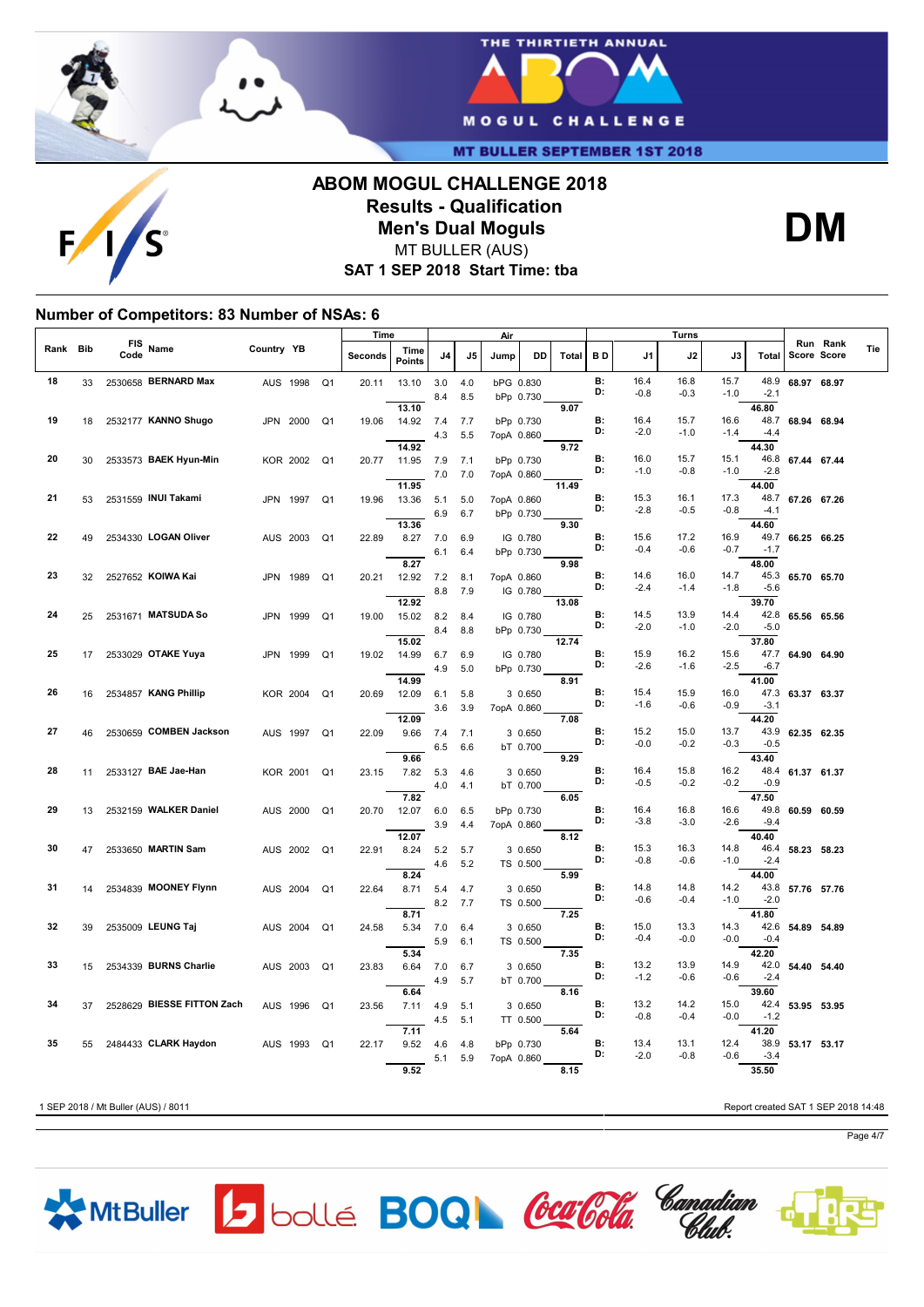

 $F/1$ 



**MT BULLER SEPTEMBER 1ST 2018** 

# **ABOM MOGUL CHALLENGE 2018 Results - Qualification Men's Dual Moguls** MT BULLER (AUS)

**DM**

**SAT 1 SEP 2018 Start Time: tba**

### **Number of Competitors: 83 Number of NSAs: 6**

|          |    |                    |                          |                 | Time<br>Air    |                |         |                       |            | Turns      |            |                      |              |                 |                |                |                |                |                    |          |     |
|----------|----|--------------------|--------------------------|-----------------|----------------|----------------|---------|-----------------------|------------|------------|------------|----------------------|--------------|-----------------|----------------|----------------|----------------|----------------|--------------------|----------|-----|
| Rank Bib |    | <b>FIS</b><br>Code | Name                     | Country YB      |                |                | Seconds | Time<br><b>Points</b> | J4         | J5         | Jump       | DD                   | <b>Total</b> | BD              | J1             | J2             | J3             | <b>Total</b>   | <b>Score Score</b> | Run Rank | Tie |
| 36       | 23 |                    | 2533633 WALKER Oliver    | AUS 2002        |                | Q <sub>1</sub> | 22.40   | 9.12                  | 6.7<br>5.3 | 6.9<br>6.0 |            | 3p 0.680<br>bT 0.700 |              | B:<br>D:        | 12.5<br>$-1.2$ | 12.9<br>$-1.6$ | 11.8<br>$-1.4$ | 37.2<br>$-4.2$ | 50.69 50.69        |          |     |
|          |    |                    |                          |                 |                |                |         | 9.12                  |            |            |            |                      | 8.57         |                 |                |                |                | 33.00          |                    |          |     |
| 37       | 27 |                    | 2534314 HOWES Will       | AUS 2003        |                | Q1             | 24.18   | 6.03                  | 6.0        | 5.5        |            | 3 0.650              |              | В:              | 13.0           | 12.5           | 13.7           |                | 39.2 50.01 50.01   |          |     |
|          |    |                    |                          |                 |                |                |         |                       | 5.6        | 5.3        |            | XK 0.560             |              | D:              | $-1.2$         | $-0.2$         | $-0.6$         | $-2.0$         |                    |          |     |
|          |    |                    |                          |                 |                |                |         | 6.03                  |            |            |            |                      | 6.78         |                 |                |                |                | 37.20          |                    |          |     |
| 38       |    |                    | 2531753 MOON Sun-Woo     |                 |                |                |         |                       |            |            |            |                      |              | B:              | 13.6           | 14.9           | 14.8           |                |                    |          |     |
|          | 21 |                    |                          | <b>KOR 1999</b> |                | Q <sub>1</sub> | 21.95   | 9.90                  | 2.5        | 3.0        |            | 10.710               |              | D:              | $-2.8$         | $-3.4$         | $-2.3$         | $-8.5$         | 43.3 49.67 49.67   |          |     |
|          |    |                    |                          |                 |                |                |         |                       | 4.0        | 4.4        |            | bL 0.720             |              |                 |                |                |                |                |                    |          |     |
|          |    |                    |                          |                 |                |                |         | 9.90                  |            |            |            |                      | 4.97         |                 |                |                |                | 34.80          |                    |          |     |
| 39       | 19 |                    | 2533618 HILL Angus       | AUS 2002        | Q <sub>1</sub> |                | 22.81   | 8.41                  | 8.2        | 8.2        |            | bPp 0.730            |              | <b>B:</b><br>D: | 15.0           | 13.9           | 14.7           |                | 43.6 49.13 49.13   |          |     |
|          |    |                    |                          |                 |                |                |         |                       | 3.1        | 3.3        | 7opA 0.860 |                      |              |                 | $-4.6$         | $-3.6$         | $-3.4$         | $-11.6$        |                    |          |     |
|          |    |                    |                          |                 |                |                |         | 8.41                  |            |            |            |                      | 8.72         |                 |                |                |                | 32.00          |                    |          |     |
| 40       | 5  |                    | 2534370 BERNARD Hugo     | AUS 2003        |                | Q <sub>1</sub> | 23.22   | 7.70                  | 4.1        | 4.0        |            | 3 0.650              |              | <b>B:</b>       | 12.0           | 12.0           | 12.7           |                | 36.7 47.36 47.36   |          |     |
|          |    |                    |                          |                 |                |                |         |                       | 4.3        | 4.3        |            | bPp 0.730            |              | D:              | $-0.8$         | $-1.0$         | $-1.0$         | $-2.8$         |                    |          |     |
|          |    |                    |                          |                 |                |                |         | 7.70                  |            |            |            |                      | 5.76         |                 |                |                |                | 33.90          |                    |          |     |
| 41       | 10 |                    | 2534997 DEVITT Hugo      | AUS 2004        |                | Q <sub>1</sub> | 27.84   | 0.00                  | 4.1        | 3.9        |            | 3 0.650              |              | <b>B:</b>       | 14.0           | 14.7           | 14.2           |                | 42.9 44.39 44.39   |          |     |
|          |    |                    |                          |                 |                |                |         |                       | 6.2        | 5.4        |            | TS 0.500             |              | D:              | $-0.8$         | $-1.6$         | $-1.6$         | $-4.0$         |                    |          |     |
|          |    |                    |                          |                 |                |                |         | 0.00                  |            |            |            |                      | 5.49         |                 |                |                |                | 38.90          |                    |          |     |
| 42       | 24 |                    | 2531425 KIM Hee-Jun      | <b>KOR 1999</b> |                | Q <sub>1</sub> | 22.36   | 9.19                  | 6.3        | 7.0        |            | 7oA 0.830            |              | <b>B:</b>       | 13.0           | 14.7           | 14.9           |                | 42.6 42.64 42.64   |          |     |
|          |    |                    |                          |                 |                |                |         |                       |            |            |            |                      |              | D:              | $-5.6$         | $-4.6$         | $-5.2$         | $-15.4$        |                    |          |     |
|          |    |                    |                          |                 |                |                |         | 9.19                  | 1.0        | 1.1        |            | bT 0.700             | 6.25         |                 |                |                |                | 27.20          |                    |          |     |
| 43       |    |                    |                          |                 |                |                |         |                       |            |            |            |                      |              | B:              | 10.2           |                |                |                |                    |          |     |
|          | 26 |                    | 2535004 BURRELL Banjo    | AUS 2004        |                | Q <sub>1</sub> | 22.71   | 8.59                  | 4.9        | 5.7        |            | 3 0.650              |              | D:              | $-1.6$         | 10.4<br>$-1.6$ | 11.1<br>$-1.6$ | $-4.8$         | 31.7 42.22 42.22   |          |     |
|          |    |                    |                          |                 |                |                |         |                       | 5.3        | 5.5        |            | TTT 0.610            |              |                 |                |                |                |                |                    |          |     |
|          |    |                    |                          |                 |                |                |         | 8.59                  |            |            |            |                      | 6.73         |                 |                |                |                | 26.90          |                    |          |     |
| 44       | 9  |                    | 2534841 GIANOUTSOS James | AUS 2004        |                | Q1             | 24.27   | 5.88                  | 3.7        | 4.0        |            | DD 0.560             |              | <b>B:</b>       | 11.7           | 12.4           | 12.6           | 36.7           | 40.51 40.51        |          |     |
|          |    |                    |                          |                 |                |                |         |                       | 2.2        | 1.2        | DDDD 0.810 |                      |              | D:              | $-2.2$         | $-1.4$         | $-2.0$         | $-5.6$         |                    |          |     |
|          |    |                    |                          |                 |                |                |         | 5.88                  |            |            |            |                      | 3.53         |                 |                |                |                | 31.10          |                    |          |     |
| 45       | 41 |                    | 2534995 FUNG Harrison    | AUS 2004        |                | Q <sub>1</sub> | 26.07   | 2.75                  | 6.2        | 7.1        |            | TS 0.500             |              | B:              | 11.8           | 11.6           | 13.5           | 36.9           | 40.17 40.17        |          |     |
|          |    |                    |                          |                 |                |                |         |                       | 4.4        | 4.2        |            | 3 0.650              |              | D:              | $-2.0$         | $-1.6$         | $-2.0$         | $-5.6$         |                    |          |     |
|          |    |                    |                          |                 |                |                |         | 2.75                  |            |            |            |                      | 6.12         |                 |                |                |                | 31.30          |                    |          |     |
| 46       | 7  |                    | 2534360 MACKINNON Ed     | AUS 2003        |                | Q1             | 24.70   | 5.13                  | 3.2        | 3.1        |            | 3 0.650              |              | B:              | 11.8           | 10.2           | 11.9           | 33.9           | 40.00 40.00        |          |     |
|          |    |                    |                          |                 |                |                |         |                       | 5.9        | 5.5        |            | K 0.410              |              | D:              | $-1.8$         | $-0.8$         | $-0.8$         | $-3.4$         |                    |          |     |
|          |    |                    |                          |                 |                |                |         | 5.13                  |            |            |            |                      | 4.37         |                 |                |                |                | 30.50          |                    |          |     |
| 47       | 40 |                    | 2534348 HEYBURN Charles  | AUS 2003        |                | Q1             | 29.62   | 0.00                  | 3.0        | 2.9        |            | 3 0.650              |              | В:              | 10.2           | 11.0           | 9.9            | 31.1           | 32.79 32.79        |          |     |
|          |    |                    |                          |                 |                |                |         |                       | 3.5        | 3.3        |            | bT 0.700             |              | D:              | $-1.5$         | $-0.4$         | $-0.7$         | $-2.6$         |                    |          |     |
|          |    |                    |                          |                 |                |                |         | 0.00                  |            |            |            |                      | 4.29         |                 |                |                |                | 28.50          |                    |          |     |
| 48       |    |                    | 2535008 TURNER Lachlan   |                 |                |                |         |                       |            |            |            |                      |              | В:              | 9.4            | 10.5           | 11.3           |                | 31.2 31.77 31.77   |          |     |
|          | 42 |                    |                          | AUS 2003        | Q1             |                | 27.71   | 0.00                  | 3.4        | 3.3        |            | 3 0.650              |              | D:              | $-1.6$         | $-2.0$         | $-1.5$         | $-5.1$         |                    |          |     |
|          |    |                    |                          |                 |                |                |         |                       | 4.9        | 5.1        |            | bT 0.700             |              |                 |                |                |                |                |                    |          |     |
|          |    |                    |                          |                 |                |                |         | 0.00                  |            |            |            |                      | 5.67         |                 |                |                |                | 26.10          |                    |          |     |
| 49       | 36 |                    | 2534335 NOSSAL Joe       | AUS 2002        |                | Q <sub>1</sub> | 25.13   | 4.39                  | 5.1        | 5.1        |            | 3 0.650              |              | В:<br>D:        | 12.0           | 11.5           | 11.0           | 34.5           | 28.87 28.87        |          |     |
|          |    |                    |                          |                 |                |                |         |                       | 2.1        | 2.0        |            | bL 0.720             |              |                 | $-5.6$         | $-5.0$         | $-4.2$         | $-14.8$        |                    |          |     |
|          |    |                    |                          |                 |                |                |         | 4.39                  |            |            |            |                      | 4.78         |                 |                |                |                | 19.70          |                    |          |     |
| 50       | 4  |                    | 2534358 BACKWELL Angus   | AUS 2002        |                | Q <sub>1</sub> | 27.64   | 0.03                  | 4.3        | 4.1        |            | 3 0.650              |              | В:              | 10.3           | 11.4           | 10.9           |                | 32.6 16.72 16.72   |          |     |
|          |    |                    |                          |                 |                |                |         |                       | 0.1        | 0.1        |            | bT 0.700             |              | D:              | $-6.2$         | $-6.2$         | $-6.3$         | $-18.7$        |                    |          |     |
|          |    |                    |                          |                 |                |                |         | 0.03                  |            |            |            |                      | 2.79         |                 |                |                |                | 13.90          |                    |          |     |
| 51       | 34 |                    | 2534998 BOYKETT Fred     | AUS 2004        |                | Q <sub>1</sub> | 35.69   | 0.00                  | 6.2        | 6.6        |            | S 0.380              |              | В:              | 10.8           | 12.0           | 12.1           |                | 34.9 13.00 13.00   |          |     |
|          |    |                    |                          |                 |                |                |         |                       | 3.0        | 2.9        |            | TS 0.500             |              | D:              | $-8.8$         | $-7.8$         | $-9.2$         | $-25.8$        |                    |          |     |
|          |    |                    |                          |                 |                |                |         | 0.00                  |            |            |            |                      | 3.90         |                 |                |                |                | 9.10           |                    |          |     |
| 52       | 20 |                    | 2534988 FITTON Flynn     | AUS 2003        |                | Q <sub>1</sub> | 28.22   | 0.00                  | 0.1        | 0.2        |            | 3 0.650              |              | В:              | 9.7            | 11.7           | 10.3           |                | 31.7 11.17 11.17   |          |     |
|          |    |                    |                          |                 |                |                |         |                       | 4.3        | 4.4        |            | $D$ 0.410            |              | D:              | $-8.0$         | $-7.8$         | $-6.6$         | $-22.4$        |                    |          |     |
|          |    |                    |                          |                 |                |                |         | 0.00                  |            |            |            |                      | 1.87         |                 |                |                |                | 9.30           |                    |          |     |
|          | 43 |                    | 2535000 SWEETNAM Matthew | AUS 2002        |                | Q <sub>1</sub> |         |                       |            |            |            |                      |              |                 |                |                |                |                | <b>DNF</b>         |          |     |
|          |    |                    |                          |                 |                |                |         |                       |            |            |            |                      |              |                 |                |                |                |                |                    |          |     |

1 SEP 2018 / Mt Buller (AUS) / 8011 Report created SAT 1 SEP 2018 14:48

Page 5/7